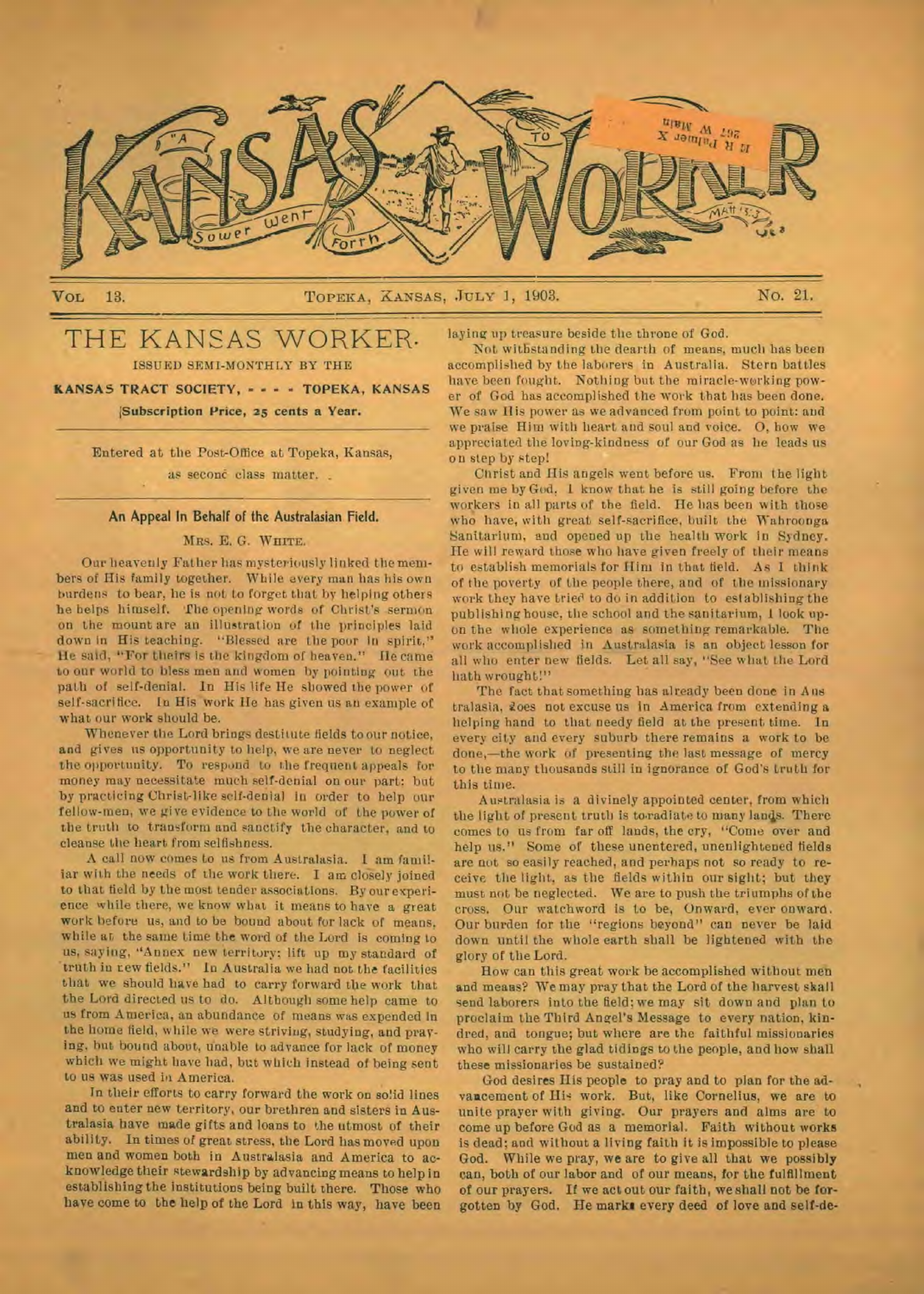nial. He will open ways whereby we may show our faith by our works.

The Lord desires us to be living channels of light. Ile has made it our privilege to co-operate with Him as partners in His great firm, to act our part in promoting the prosperity of His cause. Let us work determinedly, with heart-willingness, with gladness of soul, in the spirit of humble. obedience, rendering back to God His own. We can pray with faith for God's power to be united with our efforts when we can come before Him saying, "Of Thine own we freely give Thee."

Our brethren and sisters may say, "We are being drawn upon continually for means. Will there be no end to these calls?" We hope not, so long as there are in our world souls perishing for the bread of life. Until you have done all that you can to save the lost, we ask you not to become weary of the Lord's repeated calls for means. Many have not yet done that which they might do, that which God will enable them to do if they will consecrate themselves unreservedly to Him.

Brethren and sisters, the work in Australasia demands your help. Will you not give it? To those who have means that they are not putting to use for God, we appeal in Christ's name. May the Lord move upon your hearts by Bis Holy spirit, giving you a desire to be His helping hand in returning to Him His own. Arouse, and heed the call for help that comes from Australasia. Give all that you can, and the Lord will bless you in giving.

#### **.ts .0**

## **The Australian Donation.**

It has been decided to make a call to our people on the Fourth of July fur the work in Australia. All the proceeds derived from this donation will be appropriated to the work in Australia.

It is desired that our people everywhere take an interest in this donation and endeavor to raise not less than ten thousand dollars (\$10,000) for their work at this time. Misfortunes have come to that field from a variety of sources. Long protracted droughts in portions of the country have made it hard for many to live, to say nothing about being able to sustain the work. Euterprises have been started that must be pushed to completion, and the work must receive financial help in order to succeed. We can readily recall the early days in the United States when we started many of our institutions, how that call after call was made in order to make an enterprise succeed.

The United States is at present enjoying a period of great financial prosperity. No other country on earth today presents a parallel to ours in this regard. Farm products are in great demand. Labor is commanding unprecedented wages; the manufacturing industries were never farther behind in filling their orders—in fact, we are **in** the midst of a great financial boom, when to get money is not difficult, and where great opportunities are always open before us.

Why should not every Seventh•day Adventist during this time of prosperity set himself to getting out of debt, and to help lift the cause of God from debt? What others lack and can not raise, are we not obliged to assist in raising. Australia appeals to America to assist her at this time. We trust that the experiences of the past may be realized again in our donation of July 4, that is, that our people are always ready to give when a field is in need.

The future of God's cause never looked brighter than to-day. Success is crowning the preaching of the gospel in all lands. Europe will soon be able to carry all of its own work, and so will Australia. The mighty hand of God is leading His people on day by day. Behind us lie the wilderness wanderings, while before us are the inviting Beulah fields beekoning us homeward. Let us all do our best to make the hearts of our Australian brethren glad by sending them a liberal donation.

Du not forget the date, Sabbath, July 4.

I. EvANS, General Conference Treasurer.

# کل کل گل

## **They Shall Lift Up Their Voice.**

**I**n Isa. 24, we find a description of the desolations that are to come upon the earth ending in the final desolation that will render it uninhabitable at the coming of the Lord, thus to remain for one thousand years. It is evident that this destruction comes on gradually and is wrought by the disasters and calamities visited upon the inhabitants who live in this last generation who "have transgressed the law, changed the ordinance, broken the everlasting covenant." Read verse 1.-6. He says, Ile maketh it waste. The land shall be utterly spoiled. The haughty people of the earth do languish, and "In the City is left desolation, and the gate is smitten with destruction." Verse 12. "When thus it shall be in the midst of the land among the people. When in the city is left desolation and destruction, when even the rich and haughty people are languishing and the land is spoiled and laid waste, when this condition appears, then they, —those whu are gathered by the shaking of the Olive tree and the grapes gleaned when the vintage is done, the remnant,—God's children, 'who are looking for the Lord to come, and not languishing, "They shall lift up their voice, they shall sing for the majesty of the Lord."

Now that these desolations have begun and are increasing in frequency and violence no one can longer doubt. Within the last year and a haif, there has been witnessed many times, more destruction of life and property by desolating storms, earth quakes, cyclones, floods, drought and fires, riots and massacres, explosions and disasters of every kind than had been seen in the ten preceeding years. We read in Great Controversy:—"Satan works thru the elements also to gather in his harvest of unprepared souls." And these calamities will become more and more frequen t and disasterous until populous cities will be reduced to desolation. Now if you who live in our beautiful and prosperous state of Kansas, will visit North Topeka, Kansas City, Manhattan, Salina and other cities recently visited by the great flood and view the ruin and desolation and see the discouraged, disheartened people who are languishing, you will realize that these prophecies are fulfilled and fulfilling before our eyes.

But what shall be our attitude when thus it shall be? They shall lift up their voice, they shall sing of the majesty of the Lord." Many today are cursing God. But if we will be glad and rejoice because these things show uumistakably that our dear Saviour will soon be seen coming to take us out of this place to the mansions **He** has gone to prepare, we will be light bearers to many poor souls who are loosing their way in the gross darkness that now covers the people of this earth. "When ye shall see all these things come to pass, then know that Ile is near, even at the door."

My dear brethren and sisters:—You who have been thru the floods and storms, and lost furniture, houses, stock, crops, and have seen your land spoiled,—will you take joyfully the spoiling of your goods? Will you now lift up your voices and sing? May the Lord help us to so realize that these are positive tokens of His soon coming that we will rejoice and be glad,—not be cast down and mourning. but sing of the majesty of the Lord. C. MCREYNOLDS.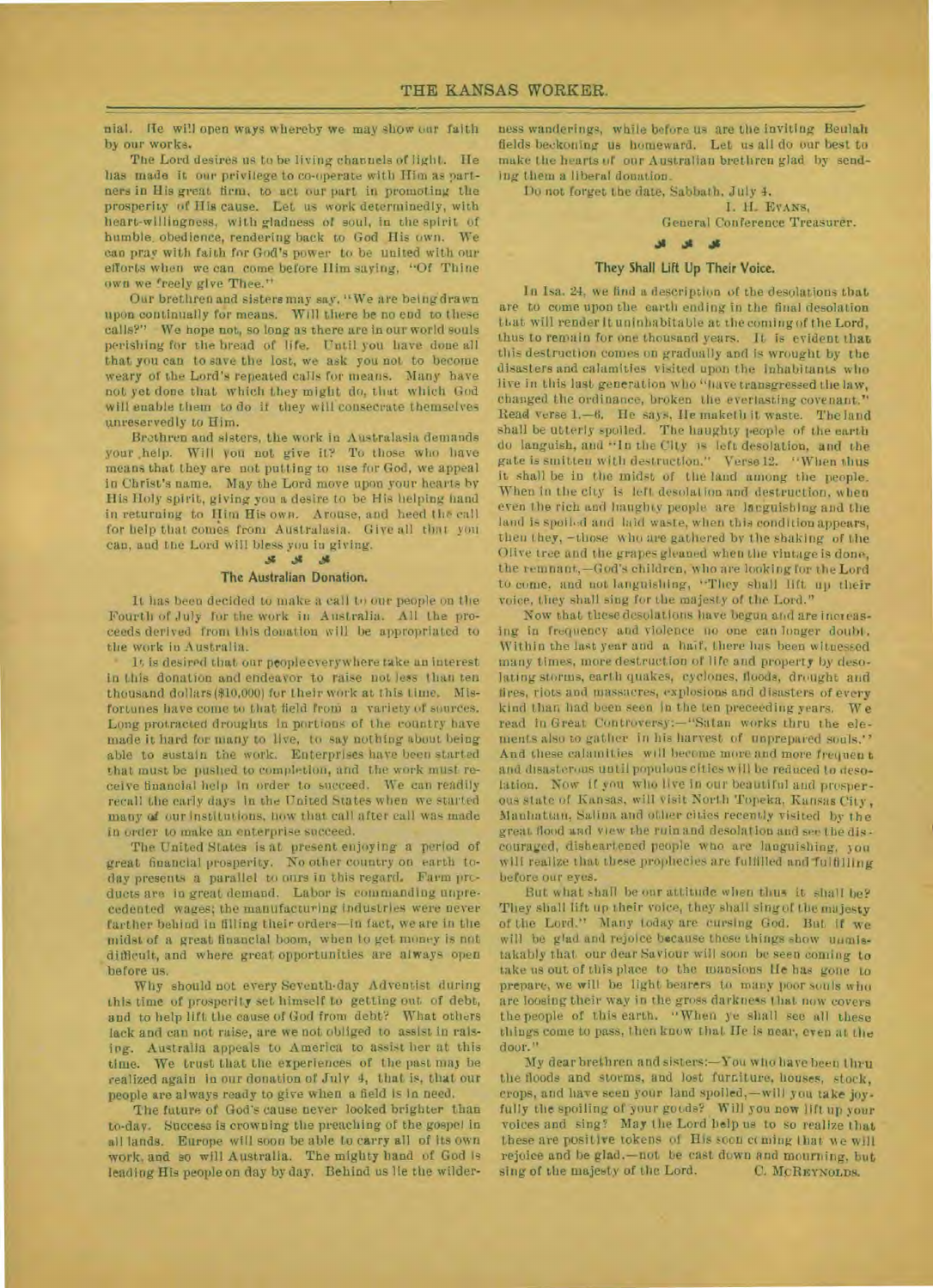## The Functions **of The Skin.:**

The skin serving as a covering for the body, and a protection to the soft and delicate tissues lying near the surface, is composed of two parts, the false and the true skin. The false or scarf skin, as it is sometimes called, is made up of an accumulation of lifeless cast-off cells that originated in the deeper layers of the skin, and have become flattened as they accumulate upon the surface, if allowed to remain for any great length of time, they close up the pores of the lower portion of the skin.

The deeper layers called the true skin are much more complex in their structure. Here may be found an abundant supply of minute blood vessels and lymph channels, by which it is constantly bathed and nourished.

The nerve supply is remarkably abundant, some nerve endings transmitting the sensations of touch and of pain, while others transmit the temperature senses of heat and cold. There is a very intimate relation existing between the nerves of the skin and the nerves that control the size of the blood vessels. In the deep layers of the true skin are found some neat little coils with tubular spiral outlets upon the surface. These are the sweat glands, each one being supplied with a blood vessel from which it extracts its fluid, the sweat. Many of the impurities and poisons of the blood are thrown off by means of these useful little glands, of which there are millions to be found in the entire skin.

The hair takes deep root in the true skin, and is incased in a group of cells called the hair follicle. Each follicle has its blood and nerve supply, entering in at its lower portion. In connection with the hair follicle is found another very small gland, which opens into the follicle just beneath the surface of the skin. These are sebaceous glands excreting an oily substance which keeps the skin sort and pliable, and also protects from cold.

The skin is capable of absorption as well as elimination. Oxygen is absorbed from the atmosphere, and also water, when it is a little warmer than the temperature of the body.

As the heat of summer approaches, undoubtedly many persons experience that tired and relaxed feeling, so often realized in the spring of the year. If so, the cold hand rub or cold sponge bath taken in the morning is an excellent means of stimulating the dormant energies. By this means the blood is brought out from the organs thru which it has been flowing sluggishly during the night, this relieving their congested condition. At first when the cold is applied to the skin, it looks pale and presents the characteristic "goose flesh" appearance; but as soon as the rough, coarse towel is vigorously applied;it brings the ruddy glow and the sensation of warmth is increased. This reaction brings the blood cells out from their hiding places like soldiers marshalled to the front and heat of the battle. Vital energy is brought into use and activity.

Persons in feeble health, or aged people, should not take a cold bath, but may begin by taking a warm or tepid bath daily, and as they gain strength, decrease the temperature until it may be taken quite cool. Persons in ordinary health can use water at the temperature which it acquires by standing in the room over night. Bathe only a portion of the body at a time, quickly drying until thoroughly warm and red. A warm bath for cleansing should be taken at least once or twice a week. If the feet are cold, place them in hot water a few minutes first.

Thus all the functions of the skin are kept in a wholesome, healthful condition **and** the vital resources increased. Try it, and you will be amply repaid for your efforts. It is an excellent means of fortifying yourself against taking cold. LYDIA E. **PARMELE, M.** D.

#### **Independence Sabbath-School Con%ention.**

May 16, the Independence and Clear Creek Sabbath-schools assembled for a Sabbath-school convention. The subjects under consideration were discussed in a live, interesting way. Much interest was manifested by the children. Inasmuch as the children are the hope of the church in the future, it Is therefore very Important that the children receive careful attention.

The subject "God's call to work" was *very* carefully discussed. One Impressive thought brought out, was, that, "God had called us to a work that had made us a peculiar people, out of harmony with our neighbors and the laws of our land." The conventions are a means of education.

**MRS. MAY** B. HENDERsoN, Sec'y.

#### $\begin{array}{ccccc} \mathcal{H} & \mathcal{H} & \mathcal{H} \end{array}$

#### **Rally in Time of Need.**

To every Seventh-day Adventist in Kansas:—Will you al rally in this time of need? The storms of rain and hail and the floods have struck us very hard. Our churches in Kansas City, Topeka, Manhattan, Abilene, Salina, and Council Grove have been swept by the floods and our brethren at other points have suffered much from the same dis aster. More recently severe hail storms have done almost im measurable damage to crops in the south part of the state. These things must necessarily affect the tithes of the Conference to quite an extent, but if all will return all the tithes to the Lord's treasury, there will be a plenty to carry on the work which we have undertaken to do. Will the church officers kindly look after this, and do all you can to get all to be faithful to the Lord in this matter?

**C.** MCREYNOLDS.

# **as**  Time For Action.

We thank God for the foothold that he has given us in the many lands abroad. This truth is sounding out. It stirs our hearts to see the ranks move forward. Most heartstirring of all, however, we must confess, is the array of unoccupied fields. We face obligations today such as never before pressed upon any people.

The Lord is coming. The world is dying before our eyes. We must show the true-hearted in every land the way of salvation from all the evil yet to come upon the earth. The visible breaking up of things has been preparing the minds of men to give attention to the advent warning. Among the millions of the East, where half tLe world lies in darkness, there is a growing conviction that the end of the age is at hand.  $A$  swift crusade thru the waiting lands, one grand rally to plant the standard in every unoccupied field and the work is done.

It is time for action rather than talk. It is a frightful crime to sit at home, and thank God for blessings received, while a world is perishing unwarned. "There is a world to be saved!" The missionary who goes down into the depths of humanity's need must put his life and his all into the hand of God for service. The believer who remains to work and pray and hold the ropes at home must likewise live for but the one purpose of doing the Lord's business in the earth. Every energy of the soul and every resource on earth must be held absolutely subject to God's call. Anything less than this is treason to High Heaven at the very crisis in the great controversy. In the way in which we are facing this problem of our world-wide to-day, in the response we are giving to the calls for help, we are deciding our eternal destiny.

W. A. SPICER.